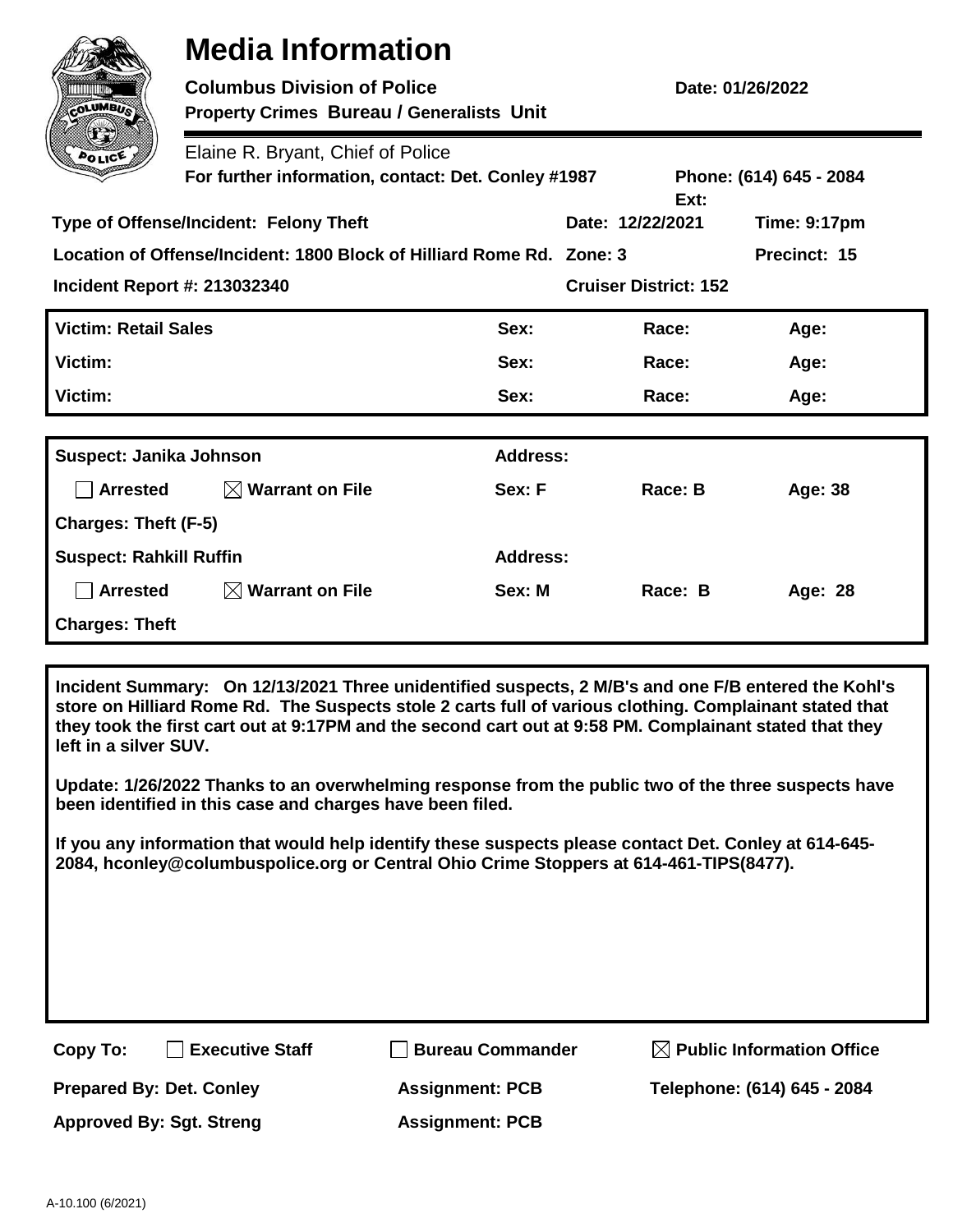|                                                                       | <b>Media Information</b>                                                                 |                 |                                 |                     |  |
|-----------------------------------------------------------------------|------------------------------------------------------------------------------------------|-----------------|---------------------------------|---------------------|--|
| <b>OLUMBUS</b>                                                        | <b>Columbus Division of Police</b><br><b>Property Crimes Bureau / Generalists Unit</b>   |                 | Date: 01/04/2022                |                     |  |
|                                                                       | Elaine R. Bryant, Chief of Police<br>For further information, contact: Det. Conley #1987 |                 | Phone: (614) 645 - 2084<br>Ext: |                     |  |
|                                                                       | Type of Offense/Incident: Felony Theft                                                   |                 | Date: 12/22/2021                | <b>Time: 9:17pm</b> |  |
| Location of Offense/Incident: 1800 Block of Hilliard Rome Rd. Zone: 3 |                                                                                          |                 |                                 | Precinct: 15        |  |
|                                                                       | <b>Incident Report #: 213032340</b>                                                      |                 | <b>Cruiser District: 152</b>    |                     |  |
| <b>Victim: Retail Sales</b>                                           |                                                                                          | Sex:            | Race:                           | Age:                |  |
| Victim:                                                               |                                                                                          | Sex:            | Race:                           | Age:                |  |
| Victim:                                                               |                                                                                          | Sex:            | Race:                           | Age:                |  |
|                                                                       |                                                                                          |                 |                                 |                     |  |
| <b>Suspect: Unknown</b>                                               |                                                                                          | <b>Address:</b> |                                 |                     |  |
| <b>Arrested</b>                                                       | <b>Warrant on File</b>                                                                   | Sex: F          | Race: B                         | Age:                |  |
| <b>Charges:</b>                                                       |                                                                                          |                 |                                 |                     |  |
| <b>Suspect: Unknown</b>                                               |                                                                                          | <b>Address:</b> |                                 |                     |  |
| <b>Arrested</b>                                                       | <b>Warrant on File</b>                                                                   | Sex: M          | Race: B                         | Age:                |  |
| <b>Charges: Theft</b>                                                 |                                                                                          |                 |                                 |                     |  |

**Incident Summary: On 12/13/2021 Three unidentified suspects, 2 M/B's and one F/B entered the Kohl's store on Hilliard Rome Rd. The Suspects stole 2 carts full of various clothing. Complainant stated that they took the first cart out at 9:17PM and the second cart out at 9:58 PM. Complainant stated that they left in a silver SUV.**

**If you any information that would help identify these suspects please contact Det. Conley at 614-645- 2084, hconley@columbuspolice.org or Central Ohio Crime Stoppers at 614-461-TIPS(8477).**

| Copy To: | <b>Executive Staff</b>          | <b>Bureau Commander</b> | $\boxtimes$ Public Information Office |
|----------|---------------------------------|-------------------------|---------------------------------------|
|          | <b>Prepared By: Det. Conley</b> | <b>Assignment: PCB</b>  | Telephone: (614) 645 - 2084           |

**Approved By: Sgt. Streng Assignment: PCB**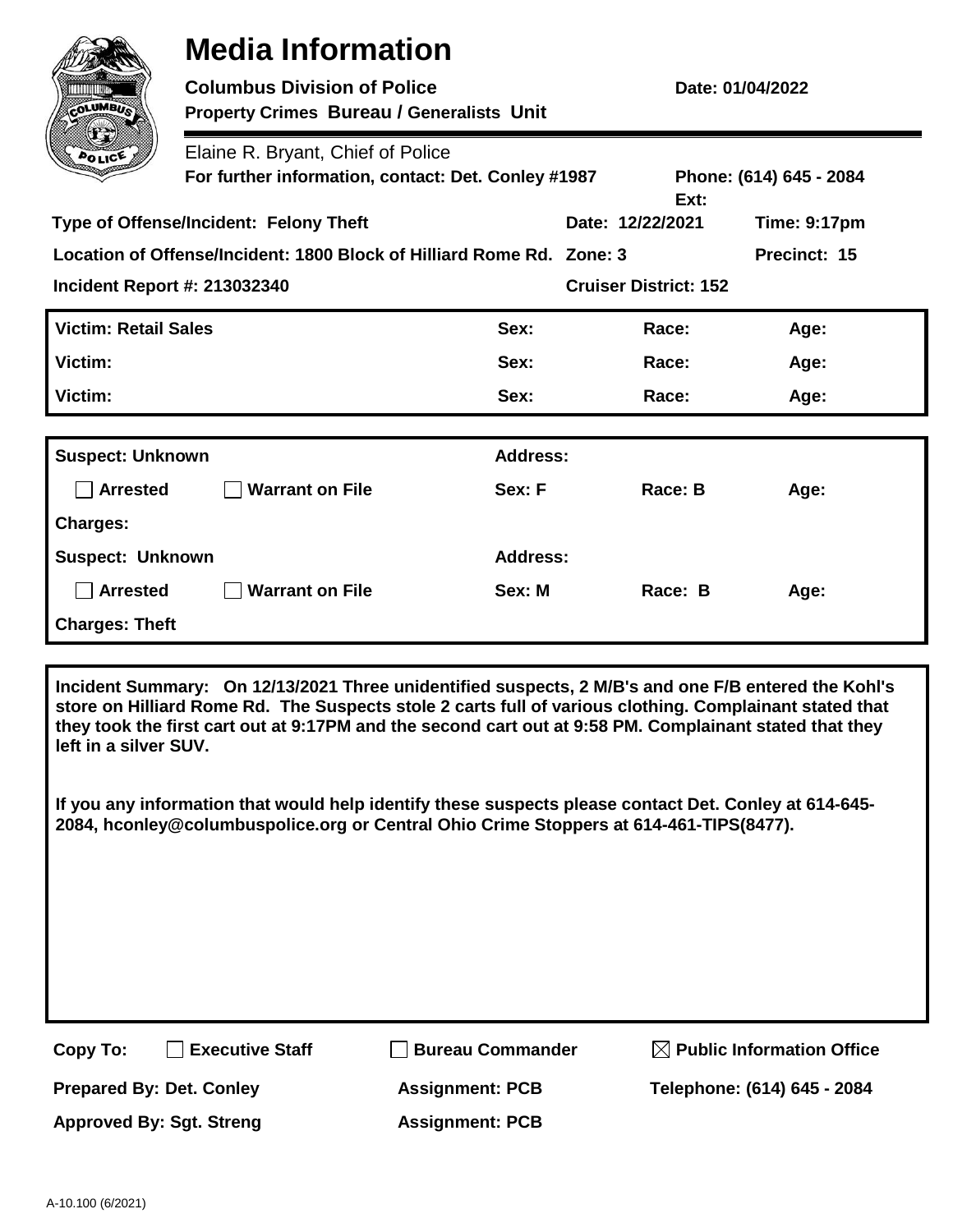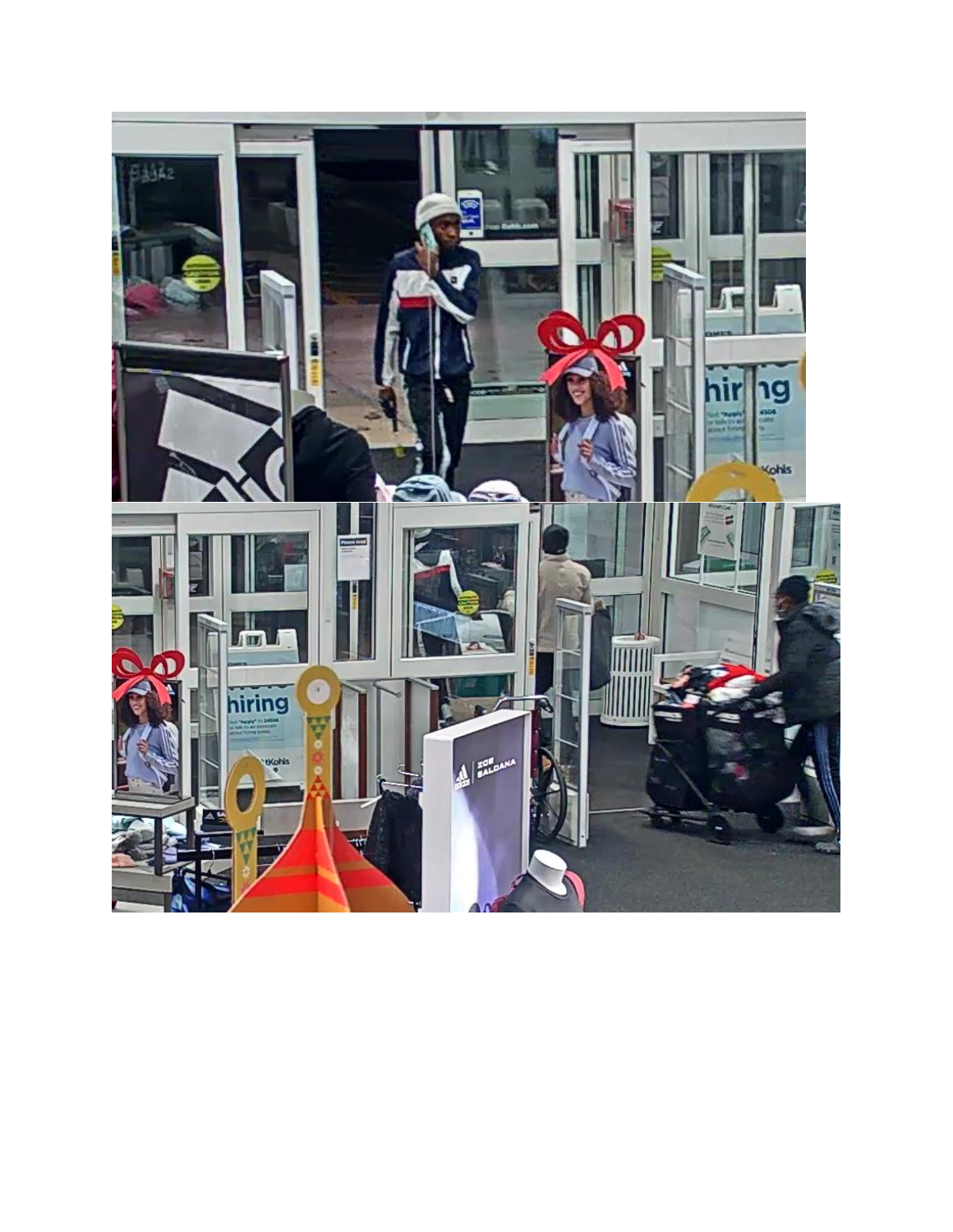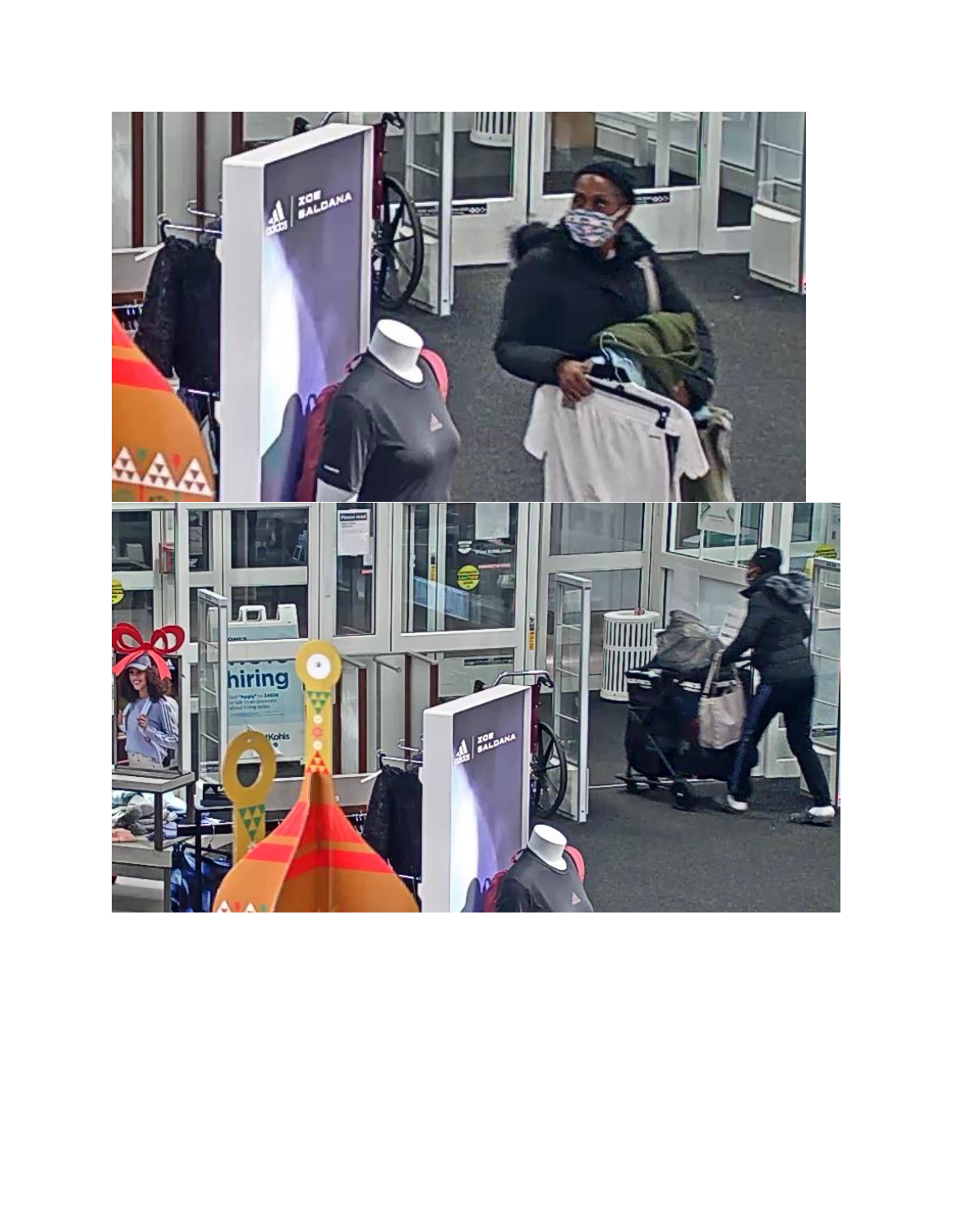